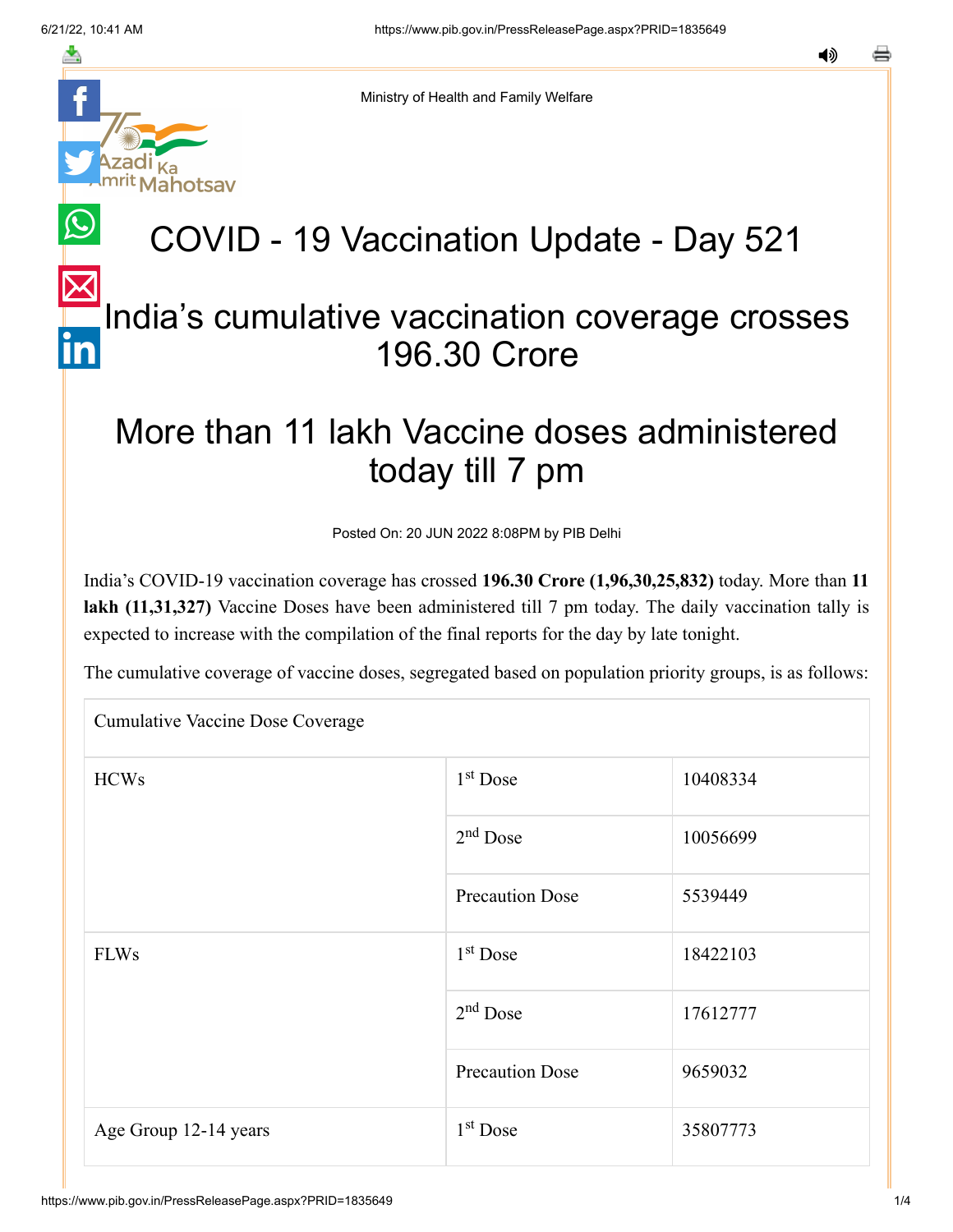|                                              | $2nd$ Dose             | 21258790   |
|----------------------------------------------|------------------------|------------|
| Age Group 15-18 years                        | 1 <sup>st</sup> Dose   | 60122236   |
|                                              | $2nd$ Dose             | 47814083   |
| Age Group 18-44 years                        | $1st$ Dose             | 557917923  |
|                                              | $2nd$ Dose             | 498100493  |
|                                              | <b>Precaution Dose</b> | 2083252    |
| Age Group 45-59 years                        | 1 <sup>st</sup> Dose   | 203389295  |
|                                              | $2nd$ Dose             | 192708014  |
|                                              | <b>Precaution Dose</b> | 2123117    |
| Over 60 years                                | 1 <sup>st</sup> Dose   | 127208331  |
|                                              | $2nd$ Dose             | 120321469  |
|                                              | <b>Precaution Dose</b> | 22472662   |
| Cumulative 1 <sup>st</sup> dose administered |                        | 1013275995 |
| Cumulative 2 <sup>nd</sup> dose administered |                        | 907872325  |
| <b>Precaution Dose</b>                       |                        | 41877512   |
| Total                                        |                        | 1963025832 |

Today's achievement in the vaccination exercise, segregated by population priority groups, is as follows:

Date:  $20^{th}$  June,  $2022$  (521<sup>st</sup> Day)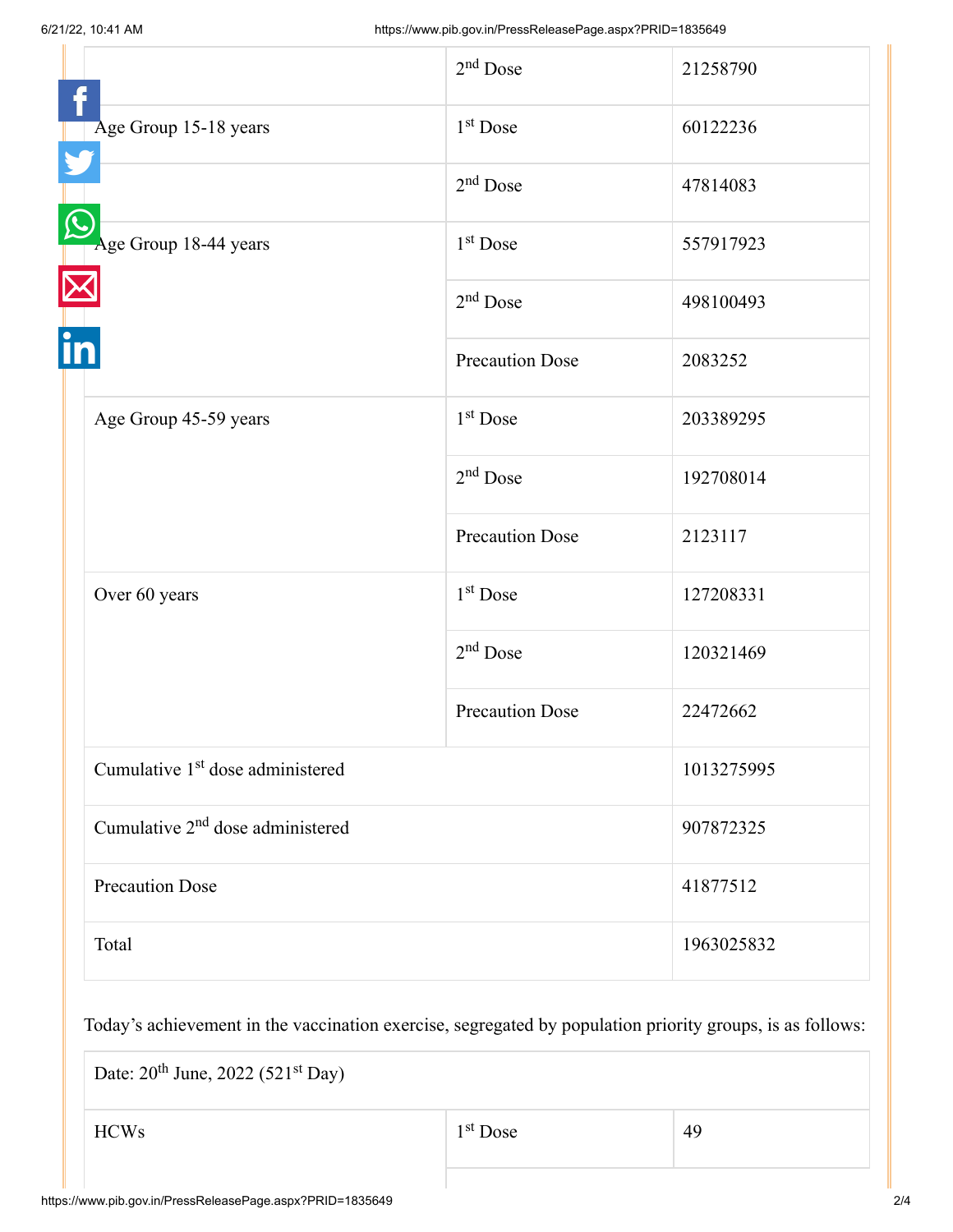|                                              | $2nd$ Dose             | 769    |
|----------------------------------------------|------------------------|--------|
|                                              | <b>Precaution Dose</b> | 14465  |
| <b>FLWs</b>                                  | 1 <sup>st</sup> Dose   | 151    |
|                                              | $2nd$ Dose             | 1238   |
|                                              | <b>Precaution Dose</b> | 53733  |
| In <sub>Age Group</sub> 12-14 years          | $1st$ Dose             | 66016  |
|                                              | $2nd$ Dose             | 186604 |
| Age Group 15-18 years                        | 1 <sup>st</sup> Dose   | 26408  |
|                                              | $2nd$ Dose             | 80746  |
| Age Group 18-44 years                        | $1st$ Dose             | 27630  |
|                                              | $2nd$ Dose             | 297799 |
|                                              | <b>Precaution Dose</b> | 49450  |
| Age Group 45-59 years                        | $1st$ Dose             | 4064   |
|                                              | $2nd$ Dose             | 64925  |
|                                              | <b>Precaution Dose</b> | 28183  |
| Over 60 years                                | 1 <sup>st</sup> Dose   | 4107   |
|                                              | $2nd$ Dose             | 45746  |
|                                              | <b>Precaution Dose</b> | 179244 |
| Cumulative 1 <sup>st</sup> dose administered |                        | 128425 |